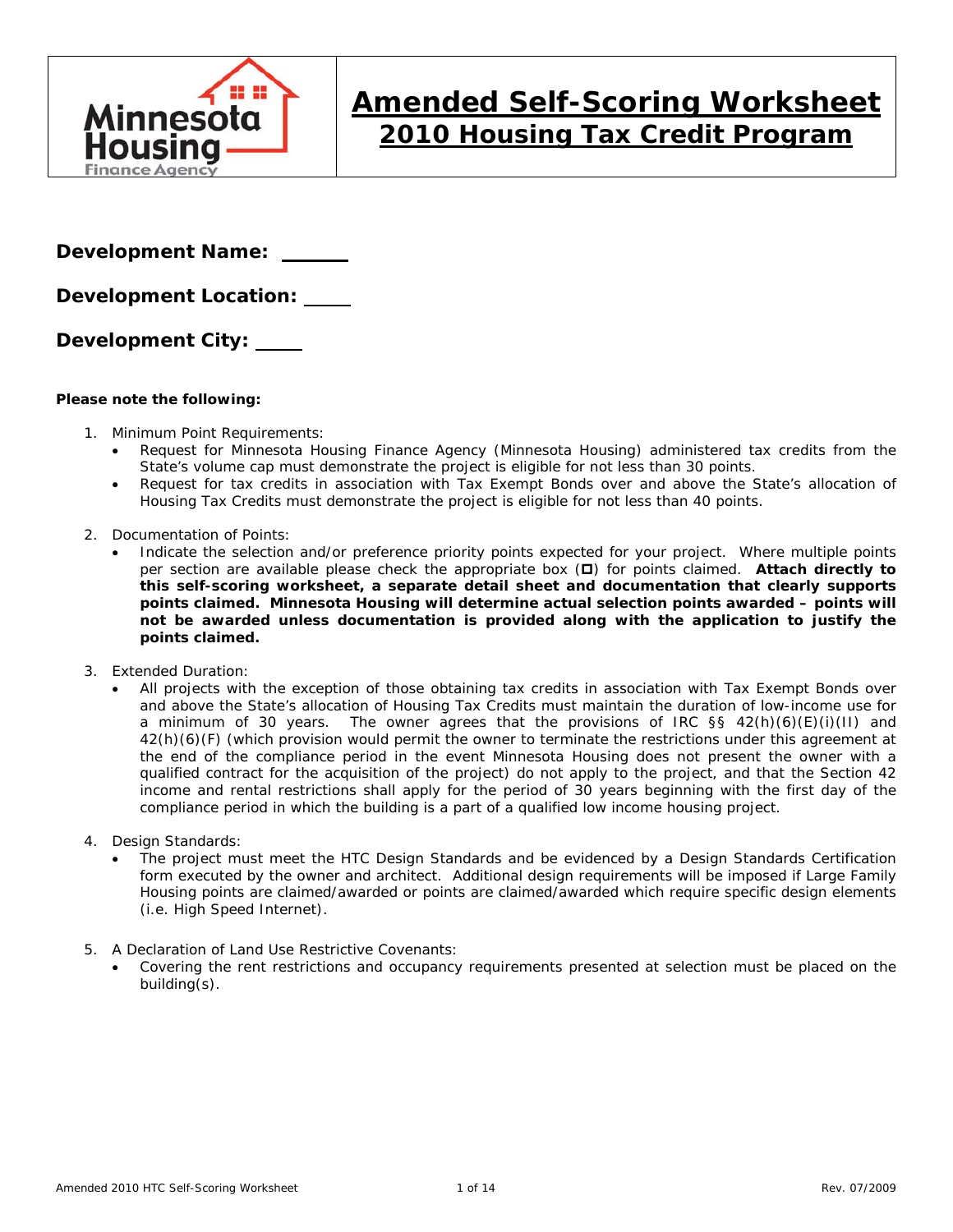# **ROUNDS 1 AND 2 – MINIMUM THRESHOLD REQUIREMENTS**

For applications submitted in Rounds 1 and 2 all applicants statewide must meet one of the following threshold types. Please indicate the Threshold item you meet:

- A. In the Metropolitan Area:
	- 1. New construction or substantial rehabilitation in which, for the term of the extended use period (term of the Declaration of Land Use Restrictive Covenants), at least 75 percent of the total tax credit units are single room occupancy units with rents affordable to households whose income does not exceed 30 percent of the area median income.
	- 2.  $\Box$  New Construction or substantial rehabilitation family housing projects that are not restricted to persons 55 years old or older in which, for the term of the extended use period (term of the Declaration of Land Use Restrictive Covenants), at least 75 percent of the total tax credit units contain two or more bedrooms and at least one-third of the 75 percent contain three or more bedrooms; or
	- 3.  $\Box$  Substantial rehabilitation projects in neighborhoods targeted by the city for revitalization.
- B. Outside the Metropolitan Area:
	- 1.  $\Box$  Projects which meet a locally identified housing need and which are in short supply in the local housing market as evidenced by credible data such as local council resolution submitted with the application. (For Threshold Letter – Sample Format, see HTC Procedural Manual, Reference Materials Index.)
- C. Projects that are not restricted to persons of a particular age group and in which, for the term of the extended use period (term of the Declaration of Land Use Restrictive Covenants), a percentage of the units are set aside and rented to persons:
	- 1.  $\Box$  with a serious and persistent mental illness as defined in Minnesota Statutes § 245.462, Subdivision 20, paragraph (c);
	- 2.  $\Box$  with a developmental disability as defined in United States Code, Title 42, Section 6001, paragraph (5), as amended;
	- 3. who have been assessed as drug dependent persons as defined in Minnesota Statutes § 254A.02, Subdivision 5, and are receiving or will receive care and treatment services provided by an approved treatment program as defined in Minnesota Statutes § 254A.02, Subdivision 2;
	- 4. with a brain injury as defined in Minnesota Statutes § 256B.093, Subdivision 4, paragraph (a); or
	- 5.  $\Box$  with permanent physical disabilities that substantially limit major life activities, if at least 50 percent of the units in the project are accessible as provided under Minnesota Rules Chapter 1341.
- D. Preserve Existing Subsidized Housing
	- 1. **I** Projects, whether or not restricted to persons of a particular age group, which preserve existing subsidized housing, if the use of tax credits is necessary to (1) prevent conversion to market rate use or (2) to remedy physical deterioration of the project which would result in loss of existing federal subsidies; or
- E. Rural Development:
	- 1. Projects financed by Rural Development, which meet statewide distribution goals.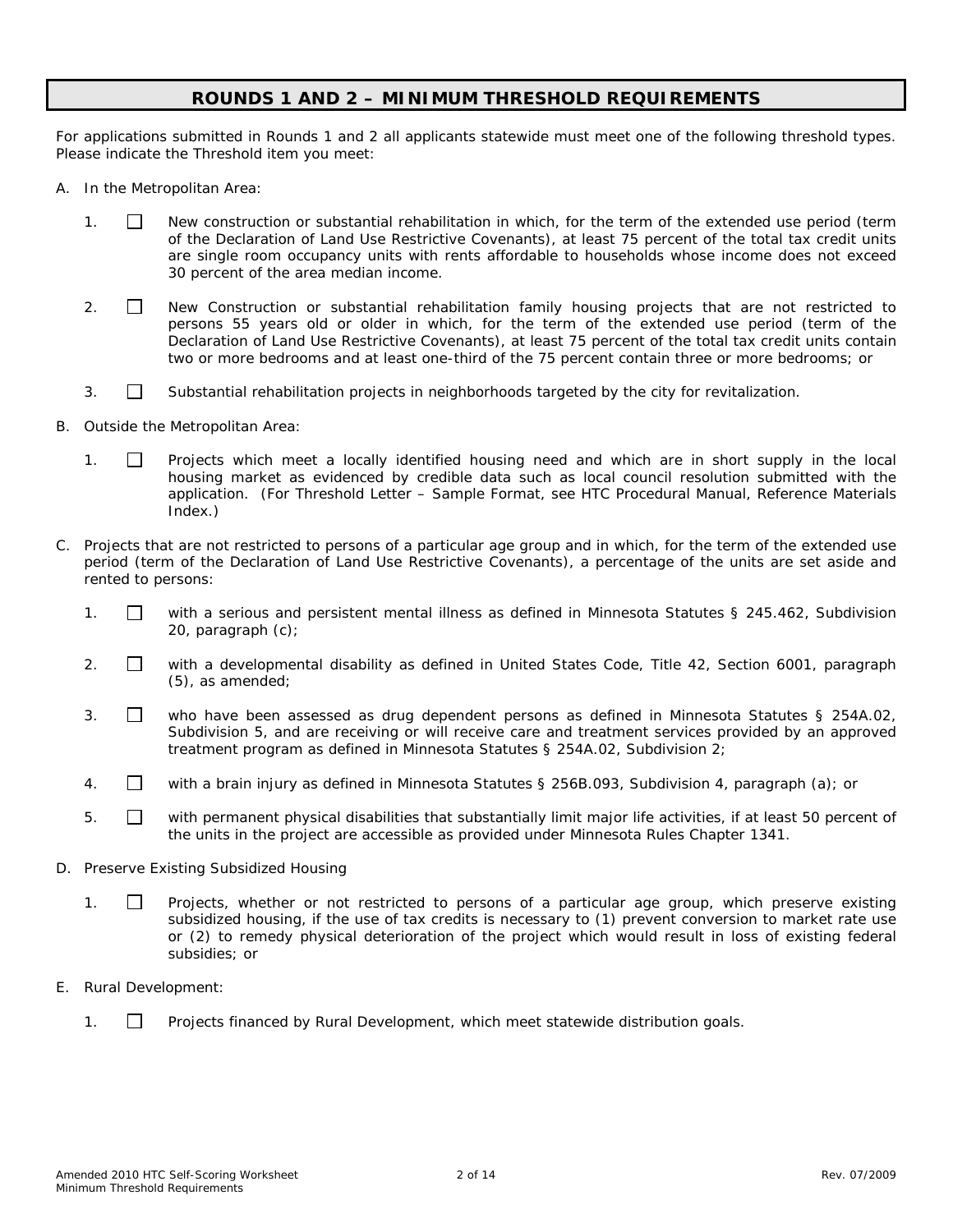| <b>Selection Priorities</b> | <b>Developer</b><br>Claimed | Minnesota<br>Housing<br>Awarded |
|-----------------------------|-----------------------------|---------------------------------|
|                             |                             |                                 |
|                             |                             |                                 |

#### **1. Large Family Housing 10 Points \_\_\_\_\_**

The proposal is for a project that provides family housing that is not restricted to persons 55 years old or older. At least 75 percent of the total tax credit units must contain two or more bedrooms. The tenant selection plan must give preference to families with minor children.

**Note:** If points are claimed/awarded for this category, then no points may be claimed/awarded from the selection priority categories of **Single Room Occupancy Housing** or **Special Populations**.

### **2. Single Room Occupancy Housing 10 Points \_\_\_\_\_**

At least 50% of the total tax credit units must be one bedroom or less with rents affordable to households whose incomes do not exceed 30 percent of AMI.

**Note:** If points are claimed/awarded for this category, then no points may be claimed/awarded from the selection priority categories of **Large Family Housing** or **Special Populations**.

#### **3. Strategically Targeted Resources 10 to 12 Points \_\_\_\_\_**

The proposal is for the rehabilitation of an existing structure – *10 points*

Note that for all HTC rehabilitation proposals:

- the amount of rehabilitation must exceed:
	- a) \$5,000 per low-income unit for the project; and the greater of
	- b) \$6,000 qualified basis per low-income unit per building; or
	- c) 20 percent of the adjusted basis.

A qualified preservation project that received full points for "Preserves Federally Assisted Low Income Housing" may qualify if rehabilitation exceeds the greater of (b) or (c) above.

Calculation is based on rehabilitation hard costs and cannot include intermediary costs or soft costs identified in the application; plans and/or scope of work provided at the time of application.

The rehabilitation proposal is part of a community revitalization or stabilization plan – *2 additional points*

Must be evidenced by a letter from the city verifying that the proposed project is part of an approved community revitalization area as established by resolution or other legal action.

OR

 $\Box$  The proposal is for new construction and will utilize existing sewer and water lines without substantial extensions –*10 points*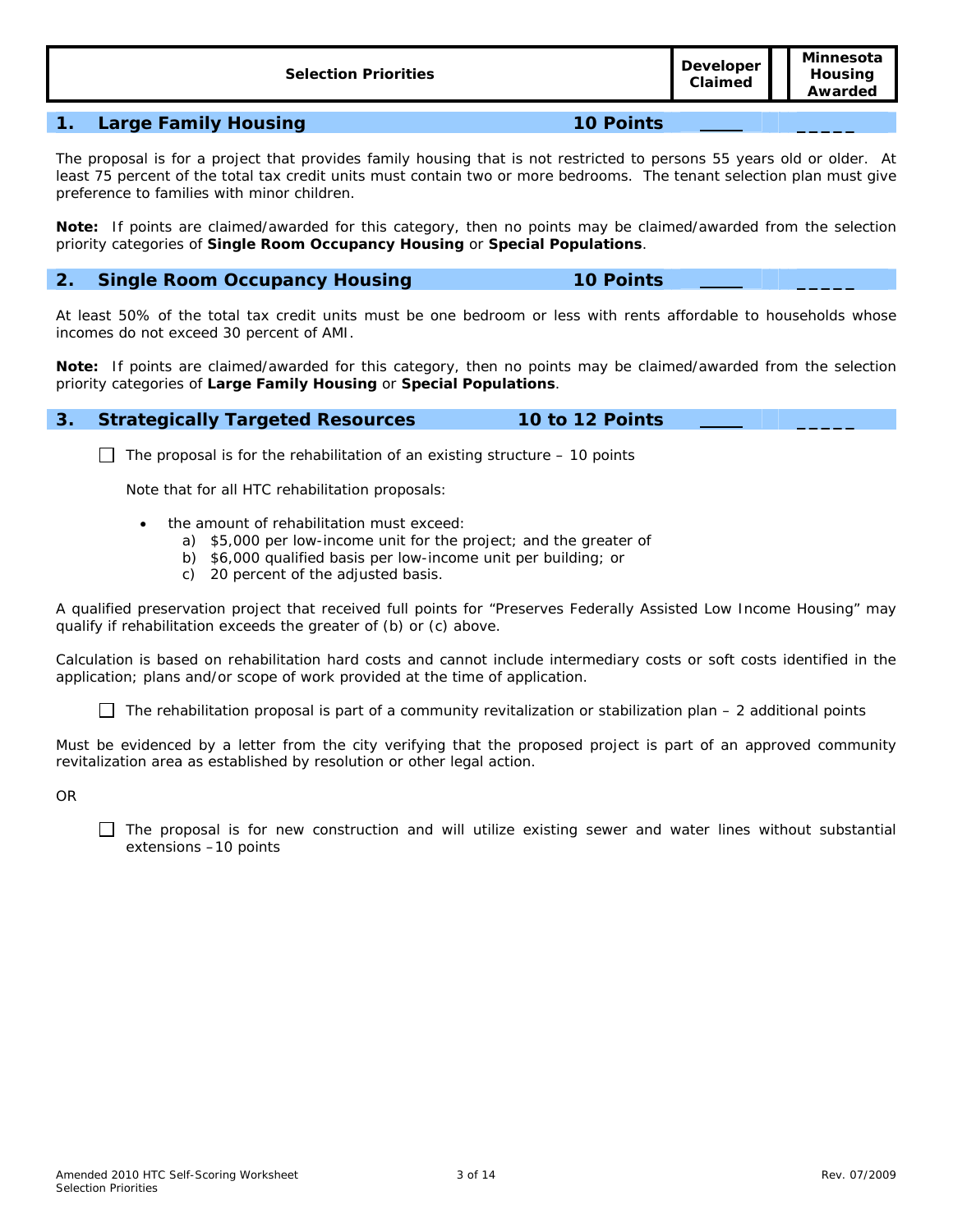# **4. Special Populations 3 or 10 Points \_\_\_\_\_**

Projects that are not restricted to persons of a particular age group and in which, for the term of the extended use period (Declaration of Land Use Restrictive Covenants), a percentage of the units are set aside and rented to persons with the following disabilities:

- (a) a serious and persistent mental illness as defined in Minn. Stat. § 245.462, subdivision 20, paragraph (c);
- (b) a developmental disability as defined in United States Code, Title 42, Section 6001, paragraph (5), as amended;
- (c) assessed as drug dependent as defined in Minn. Stat. § 254A.02, subdivision 5, and are receiving or will receive care and treatment services provided by an approved treatment program as defined in Minn. Stat. § 254A.02, Subdivision 2.
- (d) a brain injury as defined in Minn. Stat. § 256B.093, Subdivision 4, paragraph (a); or
- (e) permanent physical disabilities that substantially limit major life activities, if at least 50 percent of the units in the project are accessible as provided under Minnesota Rules, Chapter 1341.

A project in which at least 50 percent of the total units are set aside and rented to such persons – *10 points*

OR

A project in which at least 25 percent of the total units are set aside and rented to such persons – *3 points*

The applicant must contact the human services department for the county where the project will be located to discuss the proposal. The applicant must submit a letter from the human services department indicating that its staff has reviewed the proposed project, and stating whether there is a need for such housing and if the project would be eligible for funds to assist with the social service needs of the residents.

In addition, if the project will be delivering supportive services to residents in these units, the applicant must complete and submit the Supportive Housing application materials, including the narratives, forms and submittals identified in the Common Application for Multifamily Rental Housing Resources.

**Note:** If points are claimed/awarded for this category, then no points may be claimed/awarded from the selection priority categories of **Large Family Housing** or **Single Room Occupancy Housing**

### **5. Economic Integration 2 Points**

Two (2) Points will be awarded for electing to provide at least 25 percent but not greater than 50 percent of the total units in the project\* as qualified HTC low income units.

The corresponding HTC applicable fraction will be based on the number of HTC low income units to total units in the project\* and will be enforced at the time the Carryover Allocation and IRS Form 8609 are prepared to determine the maximum tax credit allocation for the project.

\* not including full-time manager or other common space units

# **6. Project Location 5 or 10 Points \_\_\_\_\_**

The proposed housing is needed to increase or sustain the supply of affordable housing in counties that experience either job or household population growth during the last ten years.

- $\Box$  The proposed housing is located in one of the top ten job or household population growth counties  $-10$ *points*
- $\Box$  The proposed housing is located in one of the top twenty, but not in the top ten, job or household population growth counties – *5 points*

(See Reference Materials Index – Project Location – for a list of counties)

**Minnesota Housing Awarded**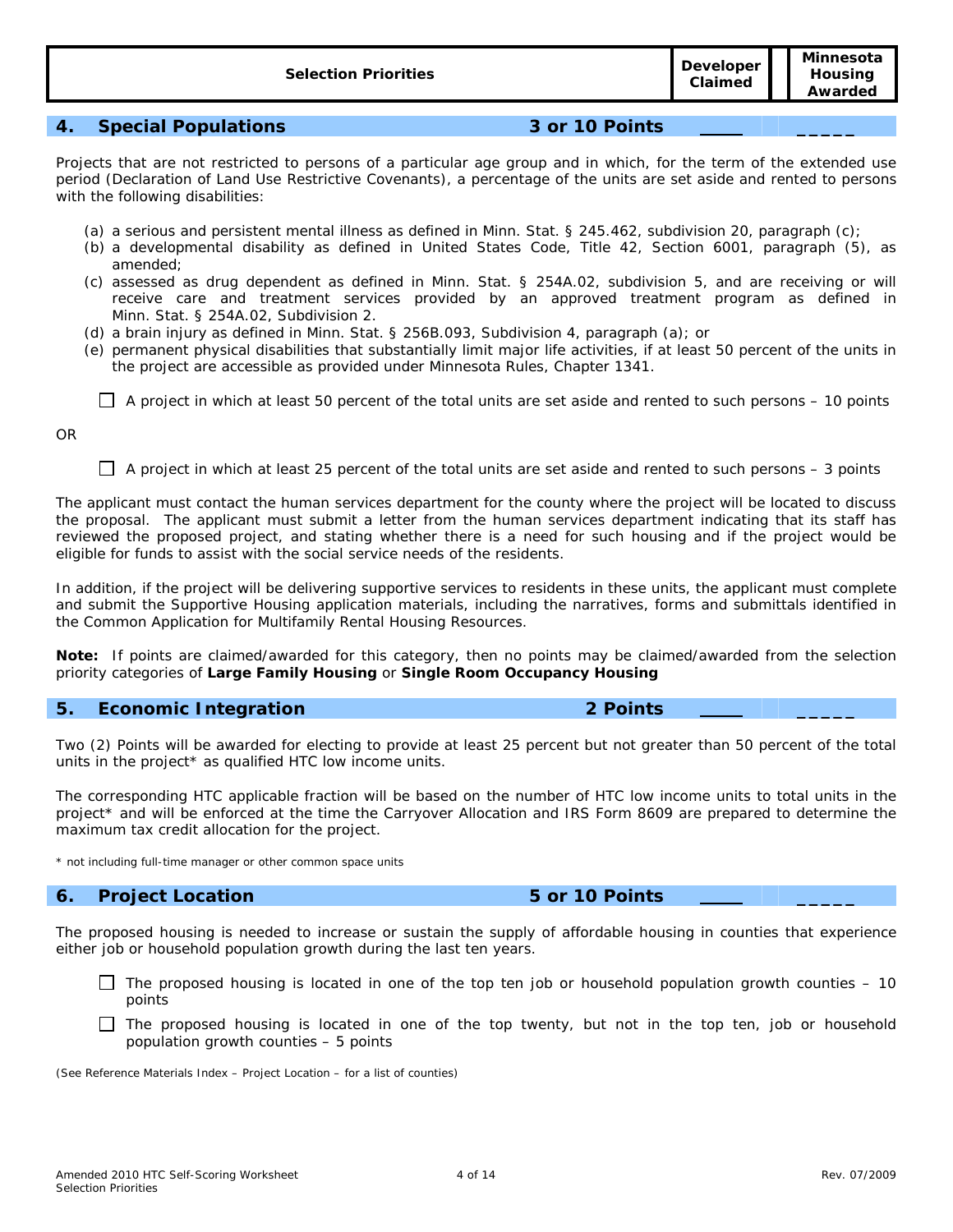| <b>Selection Priorities</b> | Developer<br>Claimed | Minnesota<br><b>Housing</b><br>Awarded |
|-----------------------------|----------------------|----------------------------------------|
|-----------------------------|----------------------|----------------------------------------|

# **7. Regulatory Cost Avoidance/Cost Reduction 1 to 6 Points \_\_\_\_\_**

One or more of the following: (One point for each box checked, with a maximum of 6 points)

- Donation or waiver of project specific local government development fees
- Donation or waiver of project specific assessments or infrastructure costs
- Density bonus (i.e. An increase in the density otherwise allowed in a given zoning district which may be granted under specific provisions of the Zoning Ordinance)
- $\Box$  Flexibility in zoning code requirements
- WAC/SAC reductions
- $\Box$  Fast-track permitting and approval
- Historic tax credits (at time of application, submit letter from State Historic Preservation Office (SHPO) confirming historic nature of building)

If donation/waiver of project specific assessments, infrastructure costs or local government development fees are claimed for points in this section, it cannot also be claimed in the selection points category of **Local/Philanthropic Contributions**.

To receive these points, documentation of the terms and conditions of the regulatory cost avoidance/cost reduction measure must be provided from the contributor of the assistance or authorized local official, at the time of the application. The documentation shall be in the form of a project specific letter of intent, city or council resolution, letter of approval, statement of agreement or eligibility, or memorandum of understanding. If the documentation provided contains words synonymous with "consider" or "may" (as in "may award") regarding the regulatory cost avoidance/cost reduction, the points will not be awarded.

The applicant must submit accurate, complete, and credible evidence of the amount of cost savings for each regulatory cost avoidance/cost reduction measure and record the savings in Section VII G of the MF Application Form. Proceeds stemming from historic tax credits must be shown as a source on the application form at the time of application.

#### **8. Local/Philanthropic Contributions 2 to 10 Points \_\_\_\_\_**

Points are awarded for projects that are receiving contributions from a local unit of government; an area employer; and/or a private philanthropic, religious or charitable organization.

Total local/philanthropic contributions \$\_\_\_\_ divided by Total Development Cost \$\_\_\_\_ equals (rounded to the nearest tenth)

- 20.1% and above *10 points*
- $15.1 20\% 8$  points
- 10.1 15% *6 points*
- 5.1 10% *4 points*
- 2.1 5% *2 points*
- 0 2% *0 points*

Local/Philanthropic Contributions may include, for example:

- 
- Reservation land not subject to local property taxes Land donation of the development site
- In-kind work and materials donated at no cost  $\bullet$  Tax abatement
- Reservation land with long-term low cost leases
- Monetary grants/donations Tax increment financing
	-
	-

If donation/waiver of project specific assessments, infrastructure costs or local government development fees is claimed for points in this section, it cannot also be claimed in the selection points category of Regulatory **Cost Avoidance/Cost Reduction**.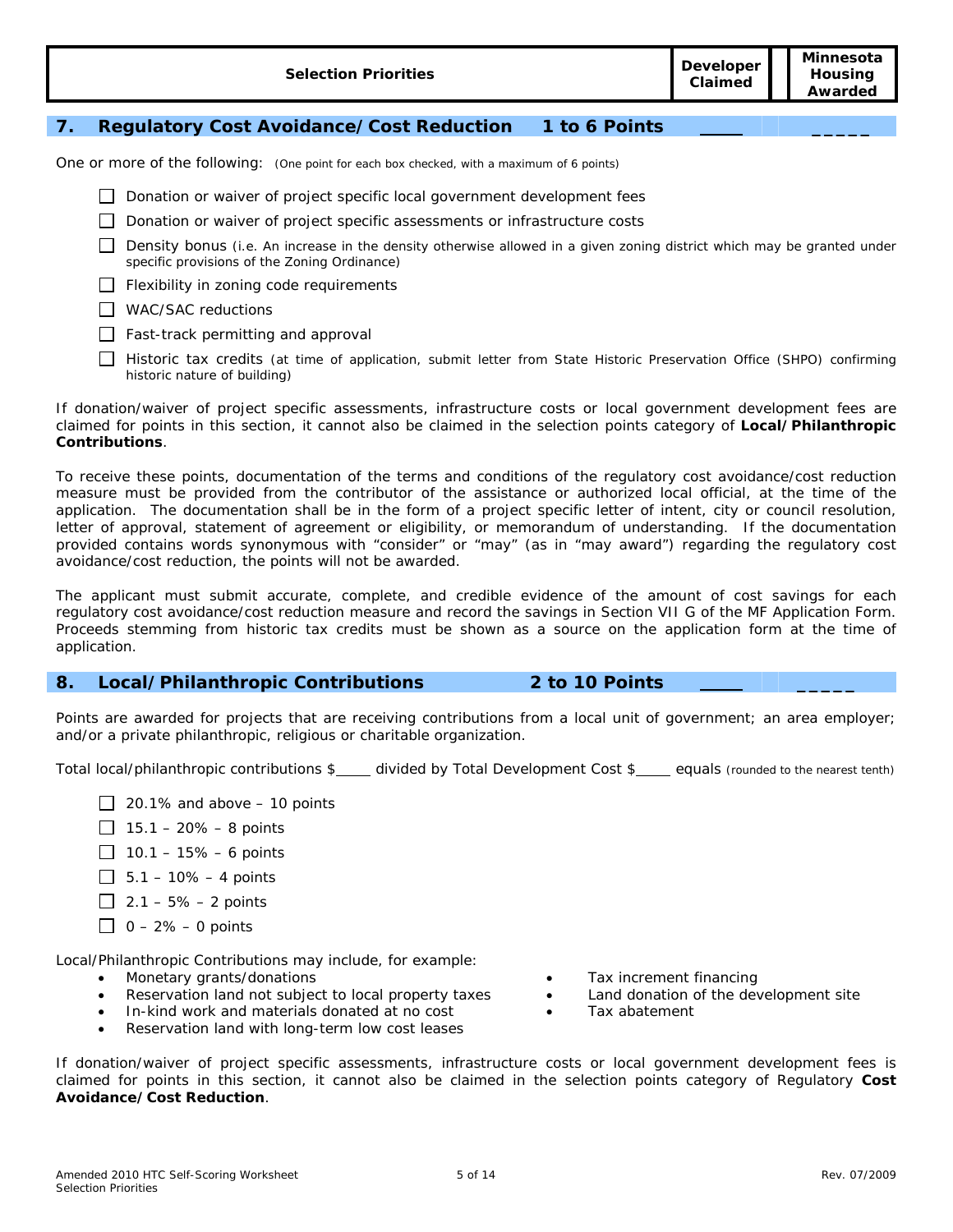| <b>Selection Priorities</b> | <b>Developer</b><br>Claimed | Minnesota<br>Housina<br>Awarded |
|-----------------------------|-----------------------------|---------------------------------|
|-----------------------------|-----------------------------|---------------------------------|

To qualify for points for tax increment financing or tax abatement, there must be satisfactory documentation that the contribution is committed to the development at the time of application. Calculate the value by using NPV discounted by the AFR.

At the time of application, written documentation from the contributor justifying the amount and the terms of the contribution must be provided and be consistent with current market comparable costs Within 6 months of the date of selection (Minnesota Housing Board selection date) the applicant must provide Minnesota Housing with documentation of a firm commitment, authorization or approval of the local/philanthropic contribution(s). The documentation must state the amount, terms and conditions and be executed or approved at a minimum by the contributor. Documentation containing words synonymous with "consider" or "may", (as in "may award") regarding the contribution, will not be considered acceptable. Lack of acceptable documentation will result in the reevaluation and adjustment of the tax credits or RFP award, up to and including the total recapture of tax credits or RFP funds.

### **9. Leverage 2 to 10 Points \_\_\_\_\_**

Points are awarded for leveraging requested state deferred funding with funding from private, federal, local government, religious, philanthropic, or charitable organizations. The formula used to determine the Leverage Ratio Percentage is based upon the cumulative state deferred funding requests/awards\* divided by Total Development Cost.

\*-Including current requests and previous awards from past and present Minnesota Housing and Funding Partners (i.e. Minnesota Department of Employment and Economic Development, Family Housing Fund, Greater Minnesota Housing Fund, Metropolitan Council Local Housing Incentive Account, Minnesota Green Communities) and excluding First Mortgage, Syndication and HOME funds.

Total state RFP/Funding Partner Funds awarded and current request \$\_\_\_ divided by Total Development Cost \$\_\_ equals Leverage Ratio % (rounded to the nearest tenth.)

- 0 5% *10 points*
- 5.1 10% *8 points*
- 10.1 15% *6 points*
- 15.1 20% *4 points*
- 20.1 30% *2 points*
- 30.1 and above *0 points*

At the time of application, written documentation from the RFP/Funding Partner justifying the amount and the terms of the contribution must be provided. Within 6 months of the date of selection (Minnesota Housing Board selection date), the applicant must provide Minnesota Housing with documentation of a firm commitment for each funding source. The documentation must state the amount, terms and conditions and be executed or approved by the lender or contributor and the applicant. Documentation containing words synonymous with "consider" or "may", (as in "may award") regarding the commitment will not be considered acceptable. Lack of acceptable documentation will result in the reevaluation and adjustment of the tax credits or RFP award, up to and including the total recapture of tax credits or RFP funds.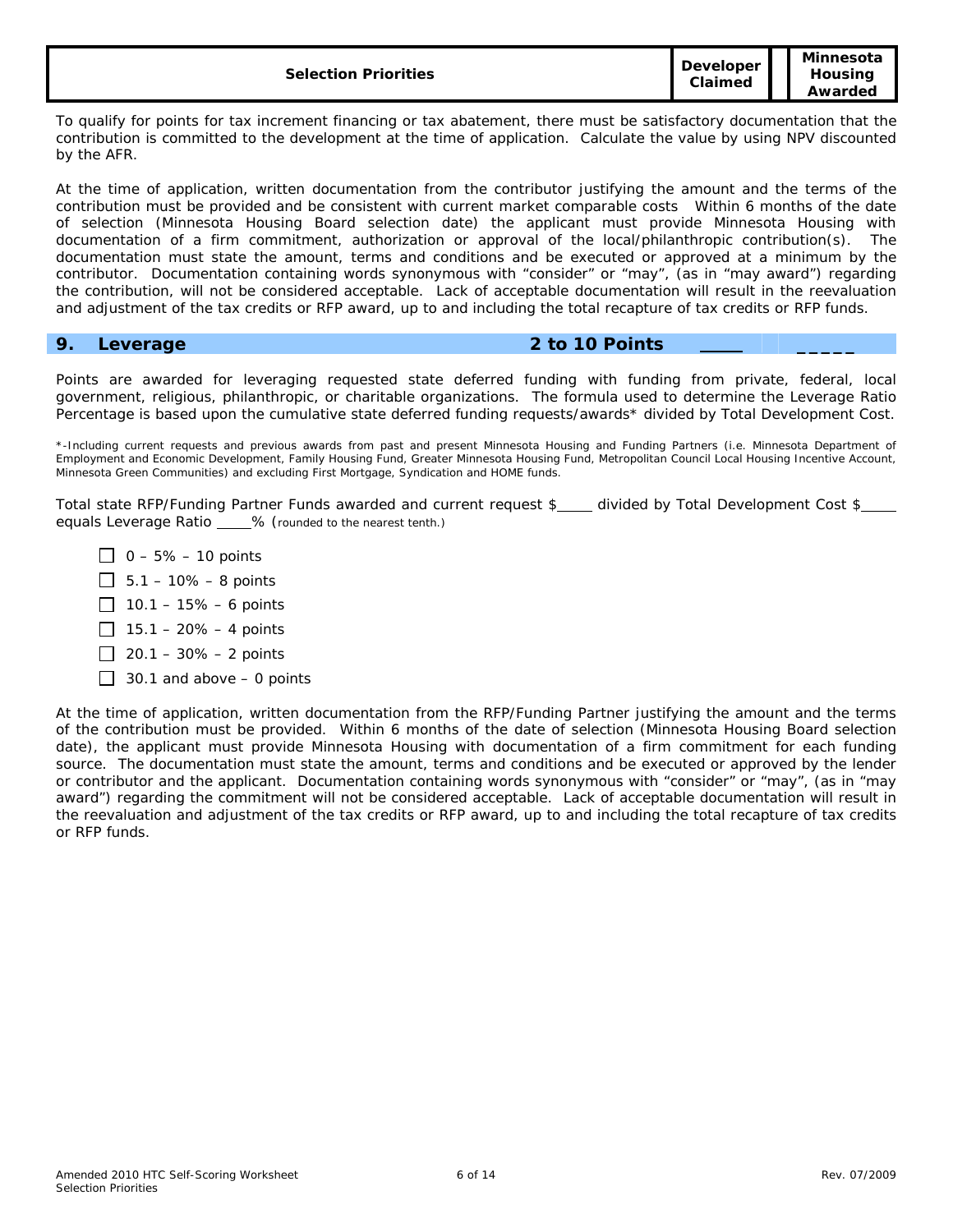**10. Readiness to Proceed 2 to 10 Points \_\_\_\_\_** 

Minnesota Housing shall award points to applicants who have secured funding **commitments\*** for funding for one or more funding sources at the time of application except that commitments for funding from Minnesota Housing and Funding Partners (i.e. Minnesota Department of Employment and Economic Development, Family Housing Fund, Greater Minnesota Housing Fund, Metropolitan Council Local Housing Incentive Account, Minnesota Green Communities) are only included if obtained in a previous funding cycle/round. The documentation must state the amount, terms and conditions and be executed or approved by the lender or contributor and the applicant. Documentation containing words synonymous with "consider" or "may", (as in "may award") regarding the commitment will not be considered acceptable.

\*Excludes all First Mortgage financing and any anticipated proceeds from the current tax credit request.

Total eligible funding secured, awarded or committed \$

Divided by Total Development Cost \$\_\_\_\_ equals Percentage of Funds Committed \_\_\_\_% (rounded to the nearest tenth)

- 50% or more of funding secured, awarded or committed *10 points*
- 40% to 49.9% or more of funding secured, awarded or committed *8 points*

30% to 39.9% or more of funding secured, awarded or committed – *6 points* 

- 20% to 29.9% of funding secured, awarded or committed 4 *points*
- 10% to 19.9% of funding secured, awarded or committed 2 *points*
- 9.9% and below of funding secured, awarded or committed *0 points*

#### **11. Intermediary Costs (Soft Costs) 1 to 6 Points \_\_\_\_\_**

Points will be given to projects with the lowest intermediary costs on a sliding scale based on percentage of total development costs. For HTC selected projects, this percentage will be enforced at issuance of the IRS Form 8609.

Intermediary cost amount: \$ \_\_\_ divided by Total Development Costs \$ \_\_\_ Equals Intermediary Percentage \_\_\_ % (rounded to the nearest tenth).

- 0 .0 15% *6 points*
- 15.1 20% *3 points*
- 20.1 25% *2 points*
- 25.1 30% *1 point*
- 30.1 & over *0 points*

#### **12. Unacceptable Practices -10 to -25 Points \_\_\_\_\_**

Minnesota Housing will impose penalty points for unacceptable practices as identified in Chapter 3 F of the Housing Tax Credit Procedural Manual.

## **13. Eventual Tenant Ownership 1 Point \_\_\_\_\_**

The proposal must include a financially viable plan to transfer **100 percent** of the HTC unit ownership after the end of the 15-year compliance period from the initial ownership entity (or Minnesota Housing approved "Transfer of Ownership") of the project to tenant ownership.

The unit purchase price at time of sale must be affordable to buyers with incomes meeting HTC eligibility requirements. To be eligible, the buyer must have an HTC qualifying income at the time of initial occupancy (HTC rental tenant) or time of purchase. The plan must incorporate an ownership exit strategy and the provision of services including homeownership education and training. The Declaration of Land Use Restrictive Covenants will contain provisions ensuring compliance with these home ownership program commitments by the Owner. (Refer also to Chapter 4 W of the HTC Procedural Manual for additional information.)

**Until the time the HTC units are purchased by qualified tenants or in the event the HTC units are not acquired by qualified tenants, the owner will extend the duration of low-income use for the full extended use period (30 years).** 

#### 7 of 14 Rev. 07/2009

**Claimed**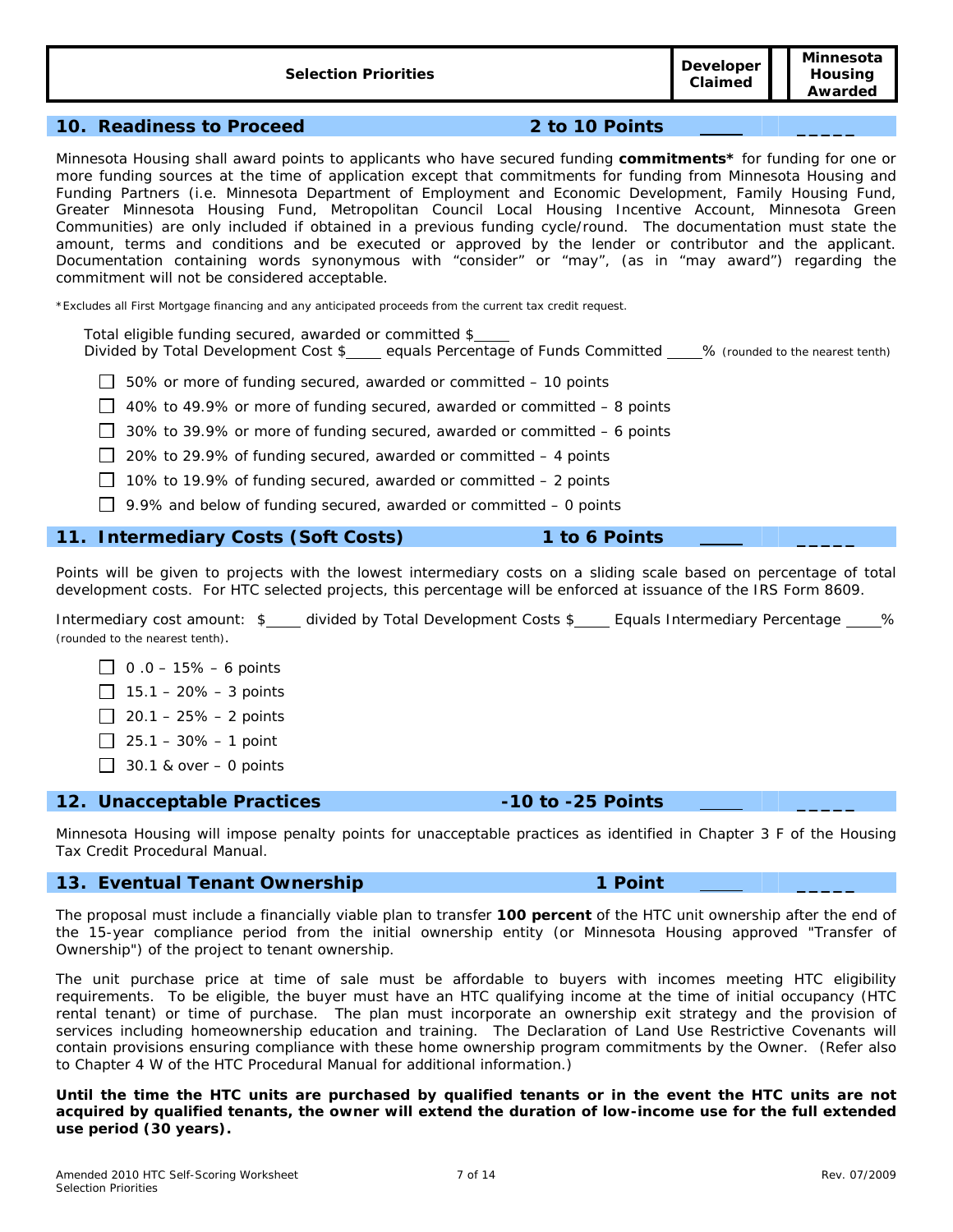| <b>Selection Priorities</b> |                | <b>Developer</b><br>Claimed | www.cov.u<br>Housing<br>Awarded |
|-----------------------------|----------------|-----------------------------|---------------------------------|
|                             |                |                             |                                 |
| 14. Underserved Populations | 3 to 10 Points |                             |                                 |

The development serves an underserved population defined as single head of household with minor children, individuals and households of color and one of the following is true:

Marketing efforts or project design features will be used that will attract underserved populations including collaborations and partnerships proposed with members or organizations addressing the needs of underserved populations – *3 points* 

Or

 Marketing efforts or project design features will be used that will attract underserved populations including collaborations and partnerships proposed with members or organizations addressing the needs of underserved populations; and the applicant has past successful experiences in marketing to or working with underserved populations



2 Underserved Populations – *10 points*

(**NOTE**: see selection priority #4 for Disabled Individuals)

# **15. Temporary Priority 3 Points \_\_\_\_\_**

The proposal addresses a temporary housing priority and is eligible for the award of points by the Commissioner or the Board of the Minnesota Housing Finance Agency pursuant to authority cited in the Rules of the Minnesota Housing Finance Agency.

(Note: Points cannot be taken in this section for a Temporary Priority if a priority section has been specifically created for it elsewhere in this selfscoring worksheet.)

# **16. Preservation of Existing Housing Tax Credit Units**

 **10 Points \_\_\_\_\_** 

# **IMPORTANT NOTE**

THESE POINTS ARE AVAILABLE ONLY TO EXISTING MINNESOTA HOUSING TAX CREDIT PROJECTS APPLYING FOR TAX CREDITS FROM MINNESOTA HOUSING'S COMPETITIVE ALLOCATION PROCESS (CONSOLIDATED RFP) and QUALIFIED TAX EXEMPT PROJECTS APPLYING FOR A PRELIMINARY DETERMINATION LETTER FROM MINNESOTA HOUSING AS THE CREDIT ALLOCATOR.

#### **To obtain the related points, the existing tax credit housing must meet the following criteria:**

1. The development received a Minnesota Housing allocation of housing tax credits either prior to 1990 or is eligible to and will exercise their option under the provisions of Section  $42(h)(6)(E)(i)(I)$  and  $42(h)(6)(F)$ within the next 12 months;

and

2. Applicant agrees to maintain the Housing Tax Credit Units in the development for at least 30 years;

and

3. The proposal will not result in the displacement of existing low and moderate income residents;

and

4. Units must be considered at risk of going to market rents, where the market rents of comparable units exceed the tax credit rent limits by 10 percent and the proposed rents will increase by more than 30 percent within two years of the Housing Tax Credit Application date. The risk of conversion must be supported by information contained in the application and with final determinations made by Minnesota Housing;

5. Tax credit units would no longer remain decent, safe, and affordable due to physical deterioration or deterioration of capacity of current ownership/management entity.

**Minnesota**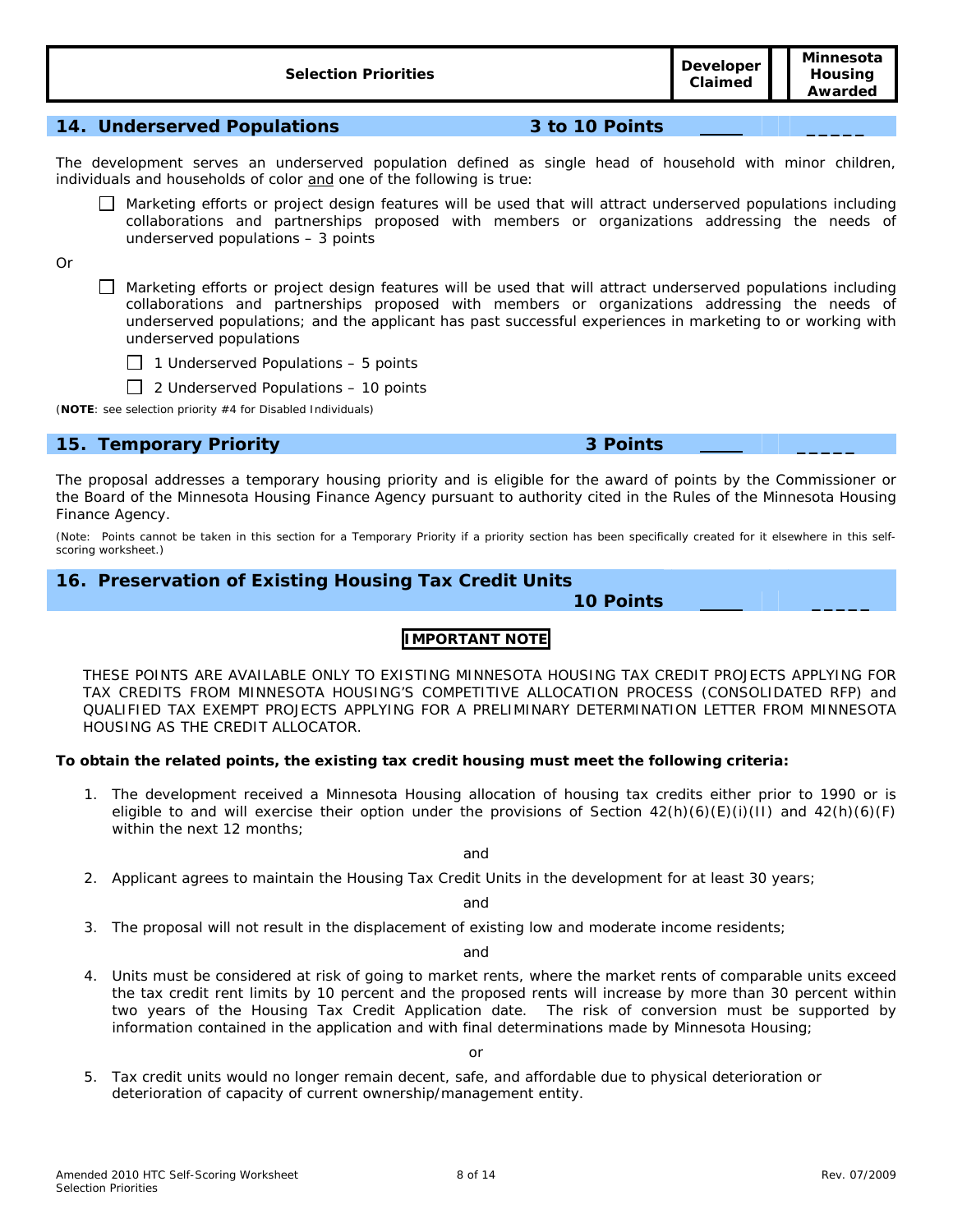# **17. Permanent Housing for Individuals Experiencing Long-Term Homelessness 5 to 110 Points \_\_\_\_\_**

#### **Minnesota Housing Competitive Round or Tax Exempt Points ("non-Bonus" points) –** *5 or 10 Points*

"Non-Bonus" points will be awarded to permanent housing proposals in which a minimum of 5% (rounded up to the next full unit) of the total units, but no fewer than 4 units are set aside and rented to households experiencing long-term homelessness as defined in Minnesota Rules, Chapter 4900.3705:

5% to 49.99%, but no fewer than 4 units – *5 points*

50% to 100%, but no fewer than 20 units – *10 points*

#### **Minnesota Housing Competitive Round or Non-Tax Exempt Points ("bonus" points) –** *100 Points*

100 points ("bonus points") will be available until a total of \$1,687,000 (estimated 25 percent of Minnesota Housing's administered credit authority) in tax credits are awarded for qualifying permanent housing proposals for households experiencing long-term homelessness selected in the 2010 Housing Tax Credit competitions. Once this maximum amount is reached, the 100 points ("bonus" points) will no longer be awarded for the remaining 2010 Tax Credit Program competitive funding rounds. If qualified per the requirements of this section, applicants may claim the "bonus points". Minnesota Housing will make point reductions relating to the "bonus points" funding limits following its review of all applications in the funding round which claim these points. Qualified proposals may earn a maximum of 10 points ("non-bonus" points) and may continue to compete in the appropriate set-aside.

#### **To receive points under this category, the proposal must meet all of the following conditions:**

- a) the applicant must complete and submit the Supportive Housing application materials, including the narratives, forms and submittals identified in the Common Application for Multifamily Rental Housing Resources; and
- b) the applicant agrees to pursue and continue renewal of rental assistance, operating subsidy, or service funding contracts for as long as the funding is available.

Minnesota Housing recognizes that rental assistance, or operating subsidies, and supportive services may be necessary to effectively serve households experiencing long-term homelessness. If the necessary rental assistance, operating support, or tenant service funding for the project is withdrawn or terminated due to reasons not attributable to the actions or inactions of the owner, and alternative funding is unavailable, and the project is otherwise in full compliance with all the terms of the funding for the project, the owner may petition Minnesota Housing to modify its requirements. Minnesota Housing may (i) relax or eliminate the requirement for supportive services or (ii) relax or eliminate the requirement that the assisted units be occupied by households experiencing long-term homelessness. Should Minnesota Housing eliminate the requirement that the assisted units be occupied by households experiencing long-term homelessness, Minnesota Housing will permit the owner to phase out the targeting of tax credit units to households experiencing long-term homelessness and convert the rents of those units to the 50% tax credit rent limit without jeopardizing the tax credit allocation, provided that more restrictive threshold, selection priority or funding requirements do not apply. If such conversion occurs, in order to retain the tax credit allocation, the above described 50% tax credit rent limit and the Section 42 minimum set-aside elected for the project by the owner must be maintained for the remainder of the tax credit compliance period and extended use period.

A proposal which is awarded scoring points from this category and is selected to receive tax credits will be required to comply with the Long-Term Homelessness reporting requirements as defined by Minnesota Housing. The Tax Credit Declaration of Land Use Restrictive Covenants, including a specific Rider to the Declaration, will contain performance requirements related to these long-term homelessness units and will be recorded with the property.

# **18. High Speed Internet Access 1 Point \_\_\_\_\_**

The development will provide High Speed Internet access via installation of all appropriate infrastructure and connections for cable, DSL or wireless internet service to every unit in the development. This will be a design requirement if points are taken.

**19. Previous Award of Tax Credits 400 to 1000 Points \_\_\_\_\_**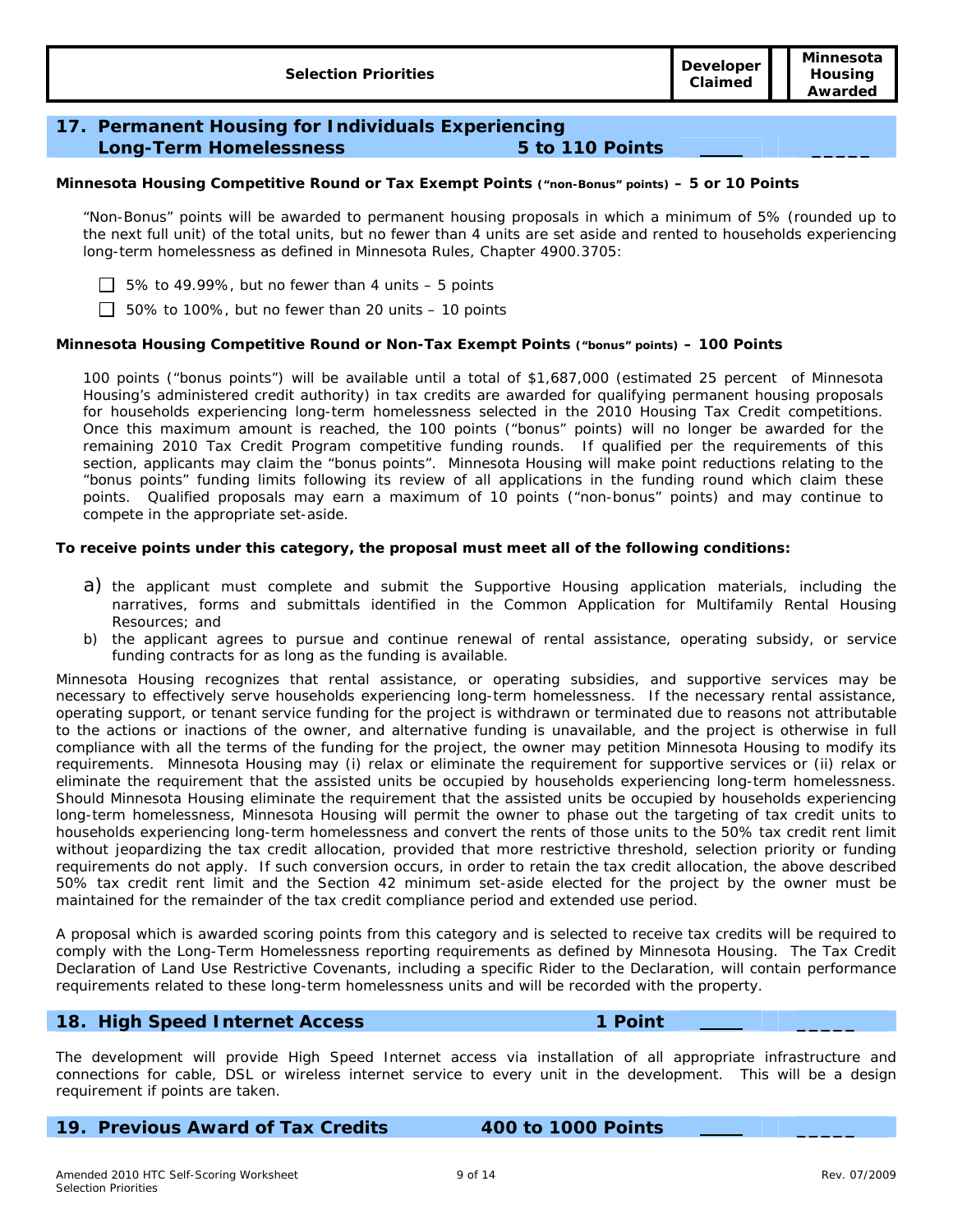# **New Selection Priority for 2010 Housing Tax Credit Program**

Developments with a Previous Award of Tax Credits (and not yet Placed in Service) **with no funding gap** exclusive of the additional tax credits requested at the time of this application

- 
- $\Box$  a) 1000 points for qualifying developments which have previously been awarded 2008 or 2007 tax credits but have not yet placed in service and have no funding gap.
- $\Box$  b) 900 points for qualifying developments which have previously been awarded 2009 tax credits but have not yet placed in service and have no funding gap.

Developments with a Previous Award of Tax Credits (and not yet Placed in Service) **with a limited funding gap of up to \$200,000** exclusive of the additional tax credits requested at the time of this application

- $\Box$  c) 500 points for qualifying developments which have previously been awarded 2008 or 2007 tax credits but have not yet placed in service and have a limited funding gap.
- $\Box$  d) 400 points for qualifying developments which have previously been awarded 2009 tax credits but have not yet placed in service and have a limited funding gap.

Developments must demonstrate readiness to proceed in order to qualify for points under this selection priority. To demonstrate readiness to proceed, developments must meet the following criteria:

- Development has an annual tax credit shortfall of no more than 50 percent of the total qualified annual tax credit amount.
- The tax credit application must contain an executed Letter of Intent from the syndicator which is acceptable to Minnesota Housing. The letter must:
	- o Be current within 15 days of submission of the tax credit application
	- o Contain a projected closing date for the development
	- o Contain a projected equity price for purchase of the credit
	- o Contain a detailed explanation of the assumptions being used by the syndicator to arrive at the projected equity price.
- The tax credit application must contain an executed firm commitment letter acceptable to Minnesota Housing from the providers of all other funding sources.

Agency award of developer claimed points are contingent upon Agency underwriting review.

Developments awarded points in this Selection Priority are expected to make significant progress towards closing within 180 days of selection. Significant progress towards closing includes but is not limited to establishing and maintaining site control, completion of infrastructure, obtaining all required municipal approvals, demonstration of financial feasibility including commitments for interim and permanent financing and firm commitment for syndication or executed limited partnership agreement. Failure to submit sufficient documentation of such continued and significant progress to Minnesota Housing may result in the development's housing tax credit award being rescinded and subsequently awarded to other competitive tax credit developments.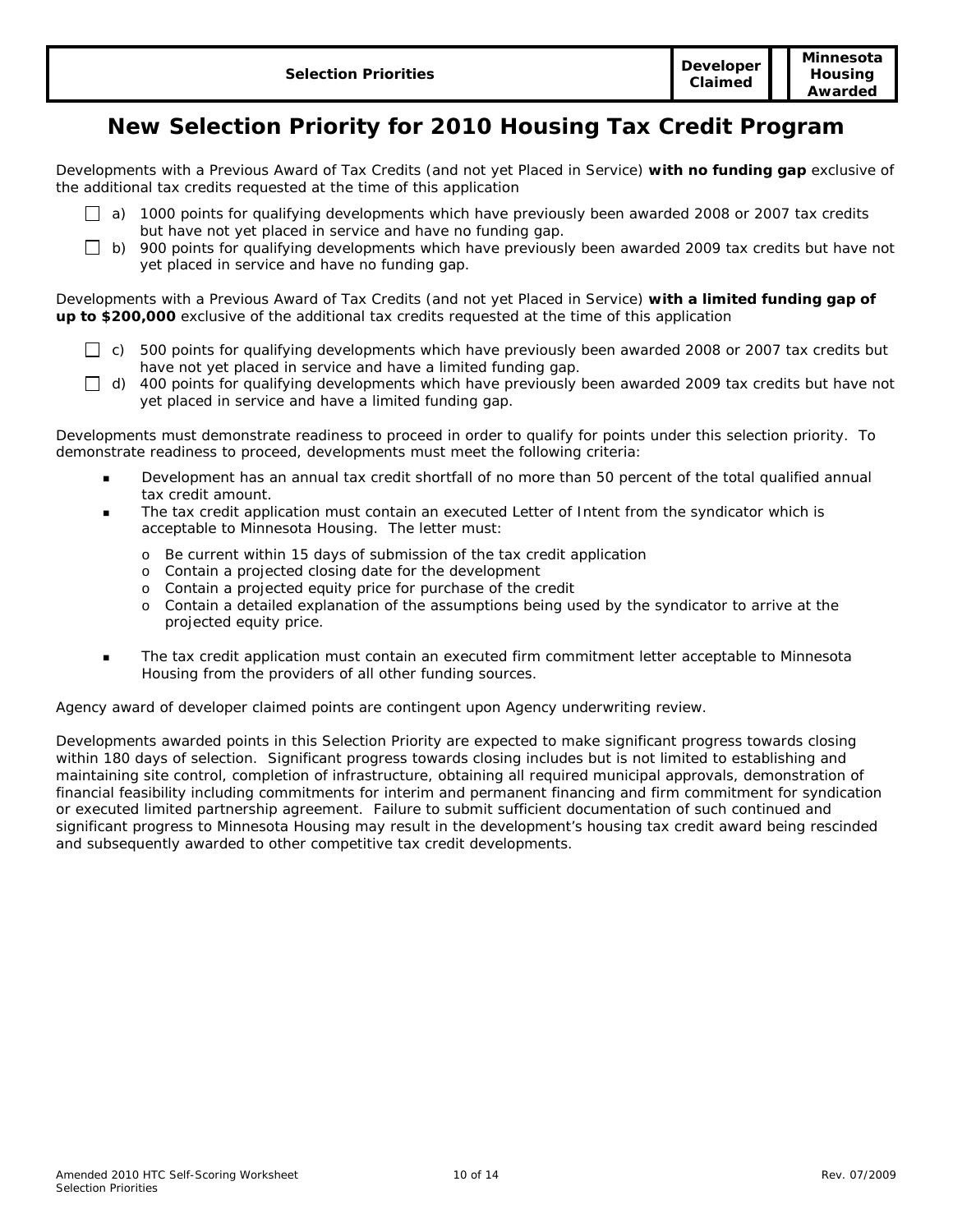**\_\_\_\_\_** 

# **1. Serves Lowest Income Tenants/Rent Reduction**

### **5 to 13 Points**

Scores are based on gross rent level including utilities before rental assistance. Eligible units must have rents affordable to households whose incomes do not exceed 30 percent or 50 percent of median income without rental assistance.

In addition to the elected income limit of 50 percent or 60 percent AMI for the full term of the declaration (refer to the Minimum Set-Aside), the applicant agrees to maintain deeper rent structuring for which selection points are requested.

Applicants may choose either option 1 or 2, and in addition, option 3 for the development. This selection will restrict rents only (tenant incomes will not be restricted to the 50 percent or 30 percent income level by claiming points in this section).

- $\Box$  Option 1 A project in which 100 percent of the HTC unit rents representing  $\Box$  units are in the county 50 percent HUD area median rent limit – *10 points*
- $\Box$  Option 2 A project in which at least 50 percent of the HTC unit rents representing  $\Box$  units are at the county 50 percent HUD area median rent limit – *5 points*

OR

 $\Box$  Option 3 – In addition to Option 1 or 2, a project that further restricts 30 percent of the above restricted units to the county 30 percent HUD area median rent limit representing \_\_\_\_\_ units - 3 additional points

#### **NOTE**: **If points are claimed/awarded for this category, then no points may be claimed/awarded from the selection priority category of Rental Assistance for the same units.**

# **IMPORTANT**

All 50 percent rent restricted units must meet the 50 percent area median rent for a minimum of five years after the placed in service date. After the first five year period has expired rent may be increased to the 60 percent rent limit over a three year period with increases not to exceed the amount listed in the table below, provided that more restrictive threshold, selection priority or funding requirements do not apply.

All 30 percent rent restricted units must meet the 30 percent area median rent for a minimum of five years after the placed in service date. After the first five-year period has expired rent may be increased to the 40 percent rent limit over a three-year period with increases not to exceed the amount listed in the table below, provided that more restrictive threshold, selection priority or funding requirements do not apply.

| <b>YEAR</b> | 30% of 50%<br><b>Rent Levels</b> | 30% of 30%<br><b>Rent Levels</b> |
|-------------|----------------------------------|----------------------------------|
| $1 - 5$     | $30\% \text{ of } 50\%$          | 30% of 30%                       |
| 6           | $30\% \text{ of } 53\%$          | 30% of 33%                       |
|             | $30\% \text{ of } 57\%$          | 30% of 37%                       |
| 8           | 30% of 60%                       | 30% of 40%                       |

Minnesota Housing will incorporate these restrictions into the project's Declaration of Land Use Restrictive Covenants. The applicant must demonstrate to sole satisfaction of Minnesota Housing that the project can achieve these reduced rents and remain a financially feasible project, IRC § 42(m)(2). Points are contingent upon financial plans demonstrating feasibility, positive cash flow on a 15-year pro forma and gaining Minnesota Housing management approval (for management, operational expenses, and cash flow assumptions).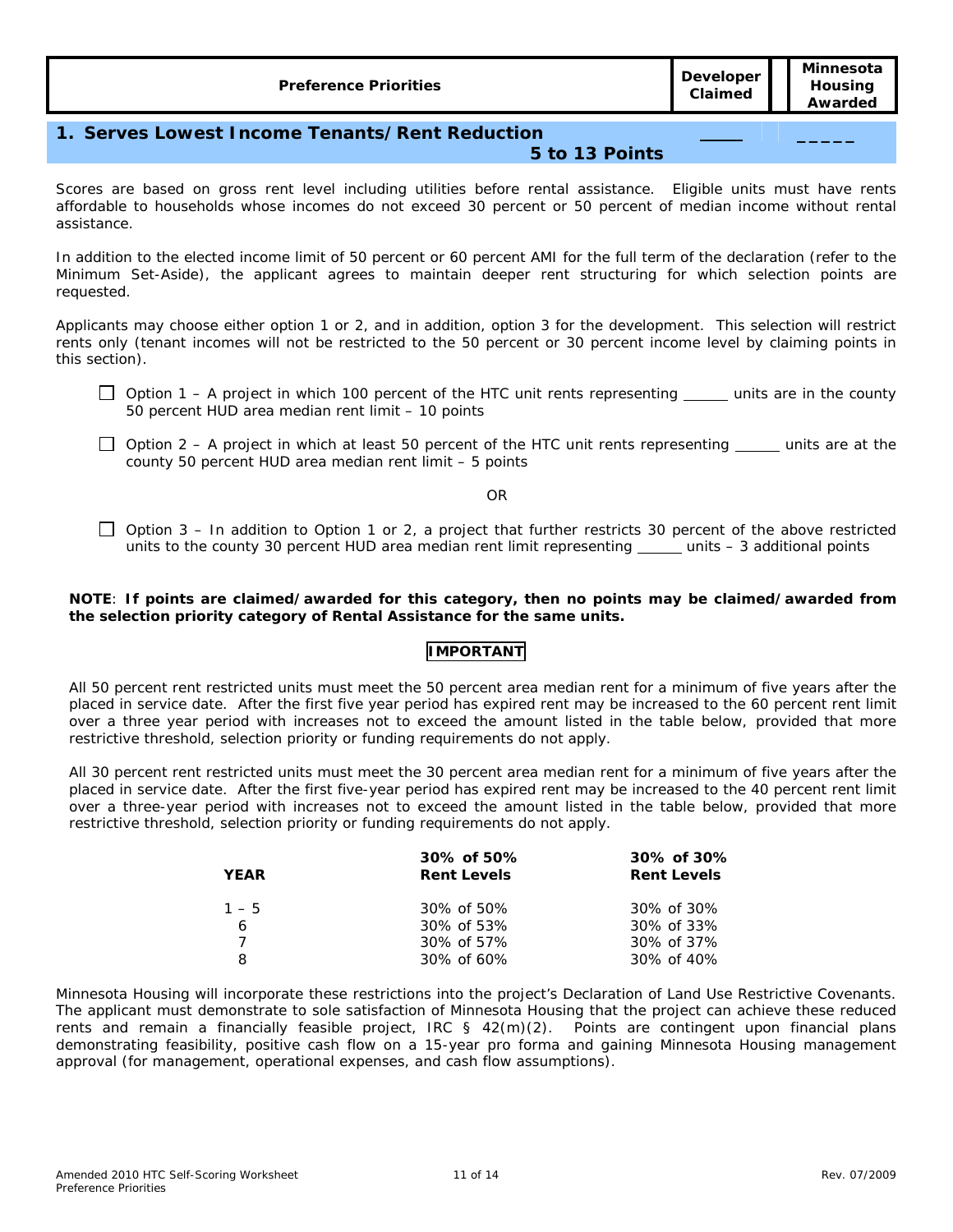# **2. Preservation of Federally Assisted Units 10 Points \_\_\_\_\_**

DEFINITION - Any housing receiving project based rental assistance, operating subsidies, or mortgage interest reduction payments. This includes public housing, Section 236 and Section 221(d)(3) interest reduction payments, and any development with project based Section 8, rent supplement, or rental assistance payments contract.

Preserves federally assisted low income housing which, due to mortgage prepayments or expiring rental assistance, would convert to market rate use or due to physical deterioration or deterioration of capacity of current ownership/management entity would lose its federal subsidies. Minnesota Housing, at its sole discretion, must agree that a market exists for a conversion to market rate housing.

#### **In order to obtain the related points, the federally assisted housing must meet the following:**

- 1 Units must be considered at risk of losing assistance within two years of the Housing Tax Credit Application date as supported by information contained in the application and with final determinations made by Minnesota Housing.
- 2 Applicant must agree to continue renewals of existing project based housing subsidy payment contract for as long as the assistance is available.
- 3 Applicant must agree to maintain the Housing Tax Credit Units in the development for at least 30 years.

Except for "good cause" applicant must not evict existing subsidized residents and must continue to renew leases for those residents.

### **3. QCT/Community Revitalization 1 Point \_\_\_\_\_**

A point is awarded to projects that are located in a Qualified Census Tract (See Qualified Census Tract – Reference Materials Index) and are part of a concerted plan that provides for community revitalization. This must be evidenced by a letter from the city verifying that the proposed project is part of an approved community revitalization area as established by resolution or other legal action.

#### **4. Rental Assistance 4 to 21 Points \_\_\_\_\_**

Priority is given to an owner that submits with the application a **fully executed binding commitment** (i.e. binding Resolution/binding Letter of Approval from the governing body) for project based rental assistance awarded in accordance with 24 CFR Ch. IX, Section 983.51. The assisted units must be located in buildings on the project site. **For the purpose of this section, if a proposal contains existing project based assisted units, these units will be counted towards meeting required Rental Assistance percentages.** 

Rent for assisted units must be at or below Fair Market Rents (or appropriate payment standard for the project area). Receiving these points and agreeing to a minimum number of assisted units does not release owners from their obligations under the Minnesota Human Rights Act and Section 42 prohibiting refusal to lease to the holder of a voucher of eligibility under Section 8 of the United States Housing Act of 1937 because of the status of the prospective tenant as such a holder.

A current request for Minnesota Housing Rental Assistance will not receive Rental Assistance points. A past award of existing Rental Assistance will be counted toward meeting the required percentages. Indicate the applicable combinations of the below components. Points for A, B and C cannot be claimed in any combination.

- $\Box$  (A) For developments agreeing to set aside and having the required binding commitment for at least 51 percent of the total units for project based rental assistance – *13 points*
- $\Box$  (B) For developments agreeing to set aside and having the required binding commitment for at least 20 percent but under 51 percent of the total units for project based rental assistance – *10 points*
- $\Box$  (C) For developments agreeing to set aside and having the required binding commitment for at least 10 percent but under 20 percent of the total units for the project based rental assistance – *6 points*

**Claimed**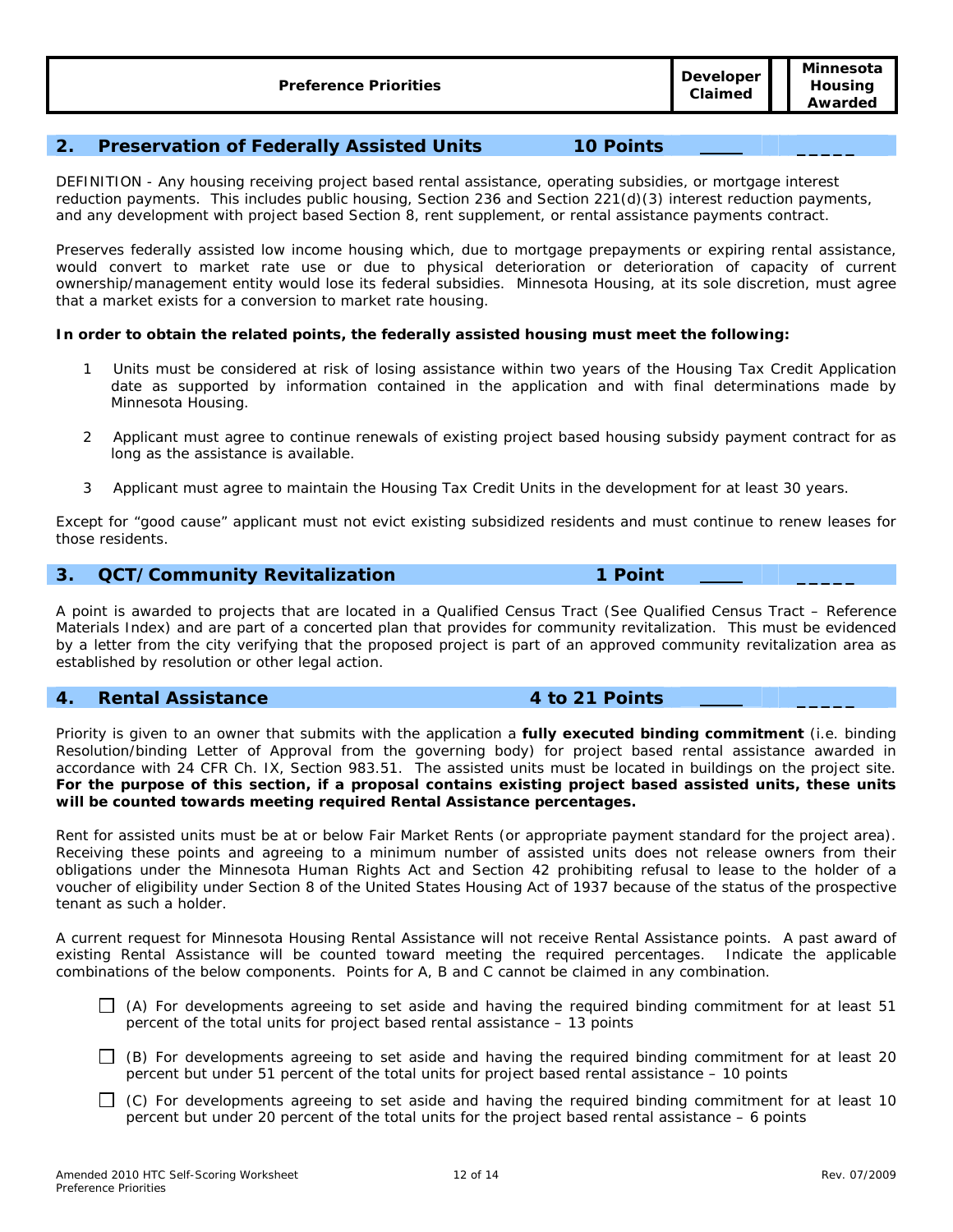| <b>Preference Priorities</b> | <b>Developer</b><br>Claimed | Minnesota<br>Housing<br>Awarded |
|------------------------------|-----------------------------|---------------------------------|
|------------------------------|-----------------------------|---------------------------------|

- $\Box$  (D) For selection components A, B or C above, if, in addition, the above binding commitments are coupled with a binding commitment to provide the project based rental assistance for a minimum 10 year contract term – *4 points*
- $\Box$  (E) For selection components A, B or C above, if, in addition, the above binding commitments are coupled with a binding commitment to provide the project based rental assistance for a 5 to 9 year contract term  $-2$ *points*

#### **NOTE: If points are claimed/awarded for A, B, C, D or E above, then no points may be claimed/awarded from the preference priority categories of Serves Lowest-Income Tenants/Rent Reduction for the same units.**

 (F) For developments that cooperatively develop a housing plan/agreement to provide **other** Rental Assistance (e.g. Section 8, portable tenant based, formal recommendation for McKinney Vento Shelter Plus Care rent assistance, or other similar programs approved by Minnesota Housing) to meet the existing need as evidenced at application by a letter of intent signed by both the applicant and the local housing authority or other similar entities – *4 points*

To receive these points, the applicant must comply with all program requirements for the assistance for which priority points were given, including maintaining rents within the appropriate payment standard for the project area in which the project is located for the full compliance and extended use period of the housing tax credits.

#### **As a condition of Carryover or 8609, the applicant must submit a copy of the fully executed contract for the project-based rental assistance to be included in the development.**

For project based rental assistance in conjunction with a binding commitment for an "extended term contract" at time of application the applicant must submit a binding commitment for the "extended term contract" for project based assistance for a minimum of 5 or 10 years which is signed by the Local Housing Authority or other similar entity. As a condition of Carryover or 8609, the applicant must submit a fully executed copy of the "extended term contract" for the project based assistance to be included in the development.

For Other Rental Assistance (e.g.., Section 8, portable tenant based, formal recommendation for McKinney Vento Shelter Plus Care rent assistance or other similar rent assistance programs approved by Minnesota Housing), at time of application the applicant must submit a letter of intent to cooperatively develop a housing plan/agreement which is signed by the applicant and Local Housing Authority or other similar entity along, with the completed Agreement to Utilize Public Housing and Section 8 Waiting Lists. As a condition of Carryover or 8609, the applicant must submit a fully executed copy of the cooperatively developed housing plan/agreement.